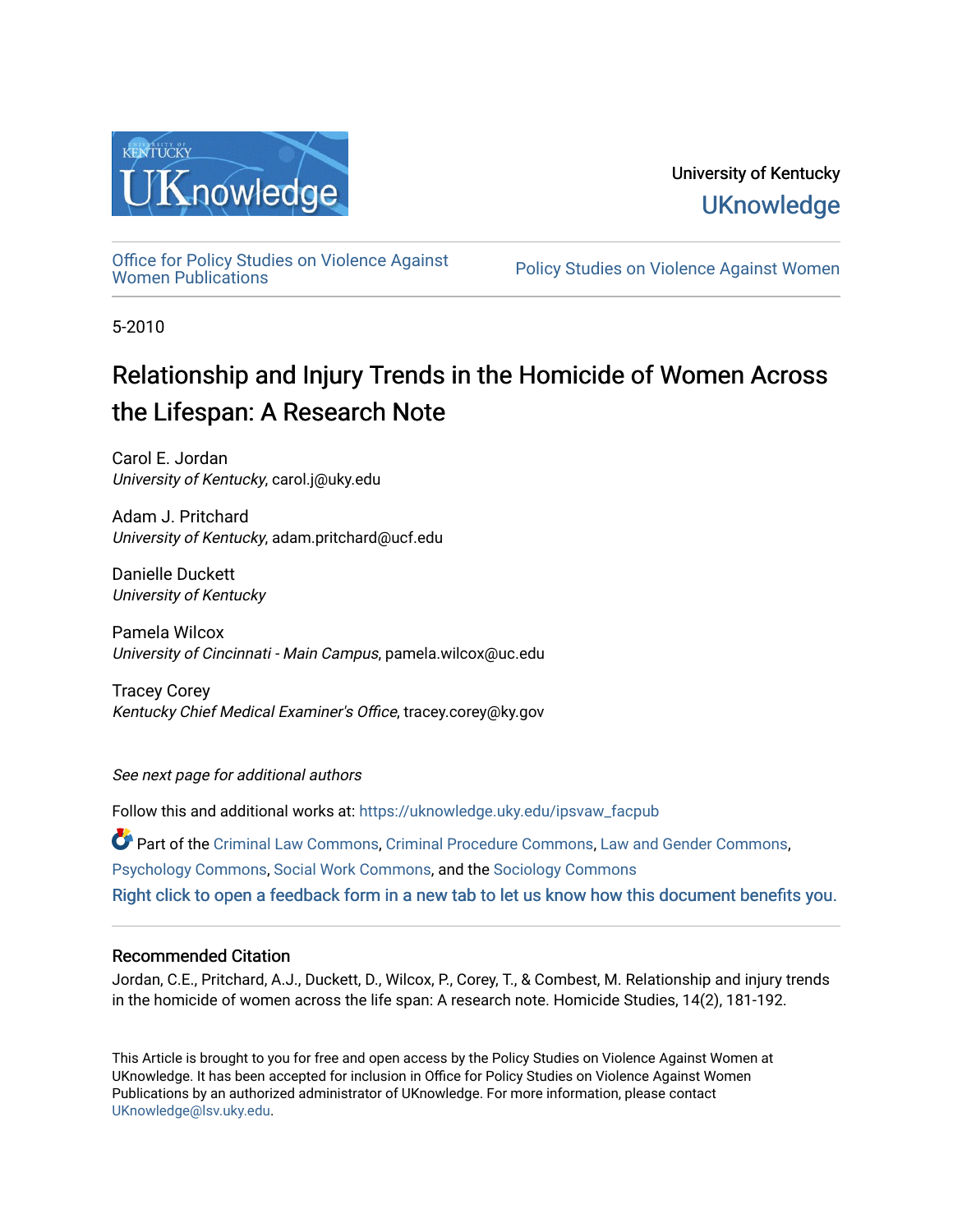## Relationship and Injury Trends in the Homicide of Women Across the Lifespan: A Research Note

Digital Object Identifier (DOI) http://dx.doi.org/10.1177/1088767910362328

## Notes/Citation Information

Published in Homicide Studies, v. 14, no. 2, p. 181-192.

The manuscript provided, in accordance with publisher copyright rules, is the authors' postprint version.

### Authors

Carol E. Jordan, Adam J. Pritchard, Danielle Duckett, Pamela Wilcox, Tracey Corey, and Mandy Combest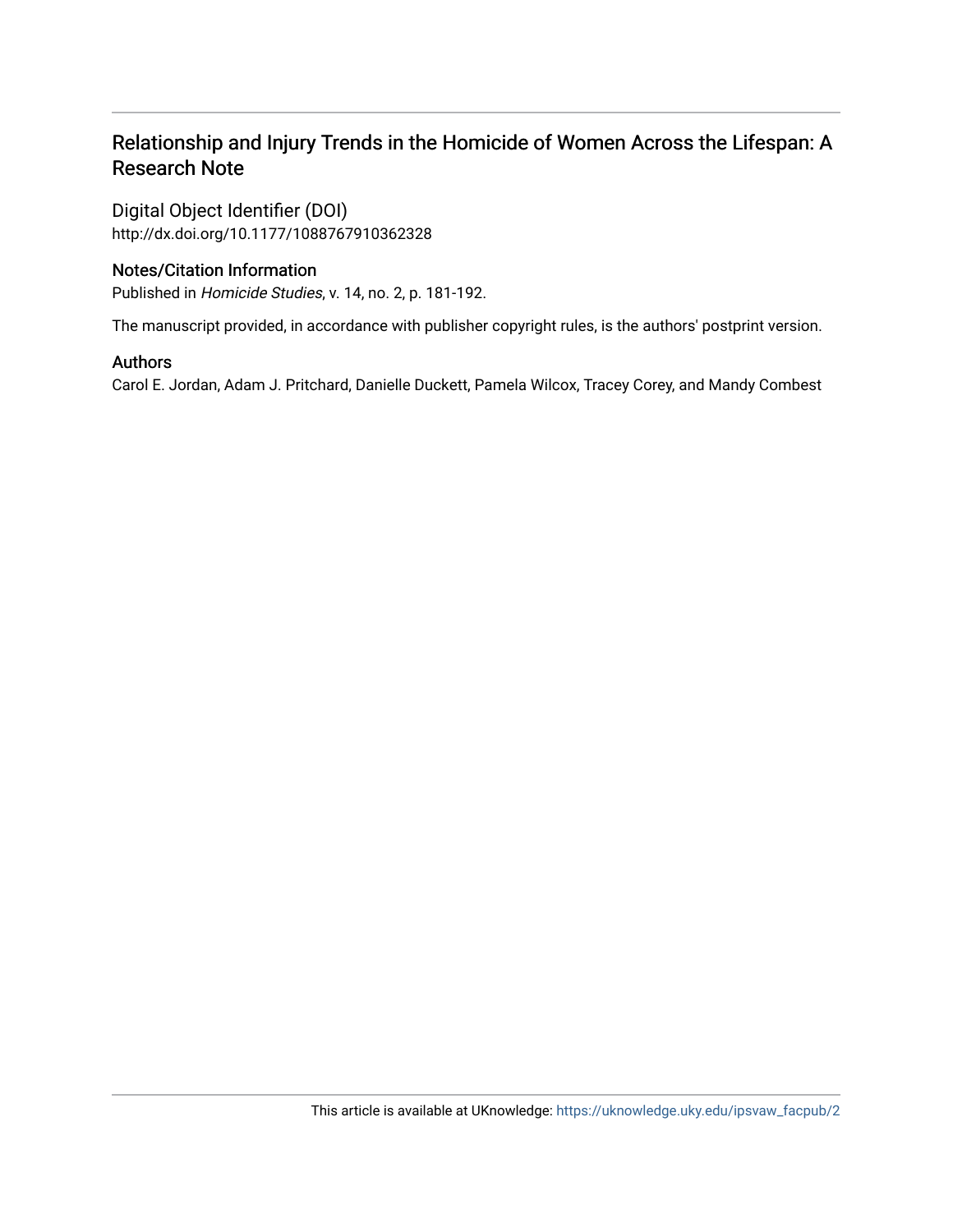## **Relationship and Injury Trends in the Homicide of Women Across the Life Span: A Research Note**

Homicide Studies  $XX(X)$  1–12 © 2010 SAGE Publications Reprints and permission: http://www. sagepub.com/journalsPermissions.nav DOI: 10.1177/1088767910362328 http://hs.sagepub.com



Carol E. Jordan<sup>1</sup>, Adam J. Pritchard<sup>1</sup>, Danielle Duckett<sup>1</sup>, Pamela Wilcox<sup>2</sup>, **Tracey Corey3 , and Mandy Combest3**

#### **Abstract**

In 2006, more than 3,600 women in the United States lost their lives to homicide. Descriptive data regarding homicides of women are beginning to reveal important complexities regarding victim–offender relationships, severity of injury, and age of female homicide victim. More specifically, there is some indication that the correlation between victim–offender relationship and injury severity may be conditional, depending on victim age. This retrospective review accessed medical examiner records of female homicide victims from 2002 through 2004, and its findings offer additional illumination on the trends in associations of injury and relationship variables in the homicide of women over their life span. The study also examined the utility of the recently proposed Homicide Injury Scale (HIS) created by Safarik and Jarvis as a potential tool to explore these complicated associations by quantifying injury severity and examining its interrelationships with victim–offender relationship and age in cases of female homicide in Kentucky.

#### **Keywords**

homicide, femicide, violence against women, injury

<sup>2</sup>University of Cincinnati, Cincinnati, Ohio

<sup>3</sup>Office of the Kentucky Chief Medical Examiner, Louisville

#### **Corresponding Author:**

Carol E. Jordan, Assistant Provost and Director, Center for Research on Violence Against Women, University of Kentucky, 108 Bowman Hall, Lexington, KY 40506-0059 Email: carolj@uky.edu

<sup>1</sup> University of Kentucky, Lexington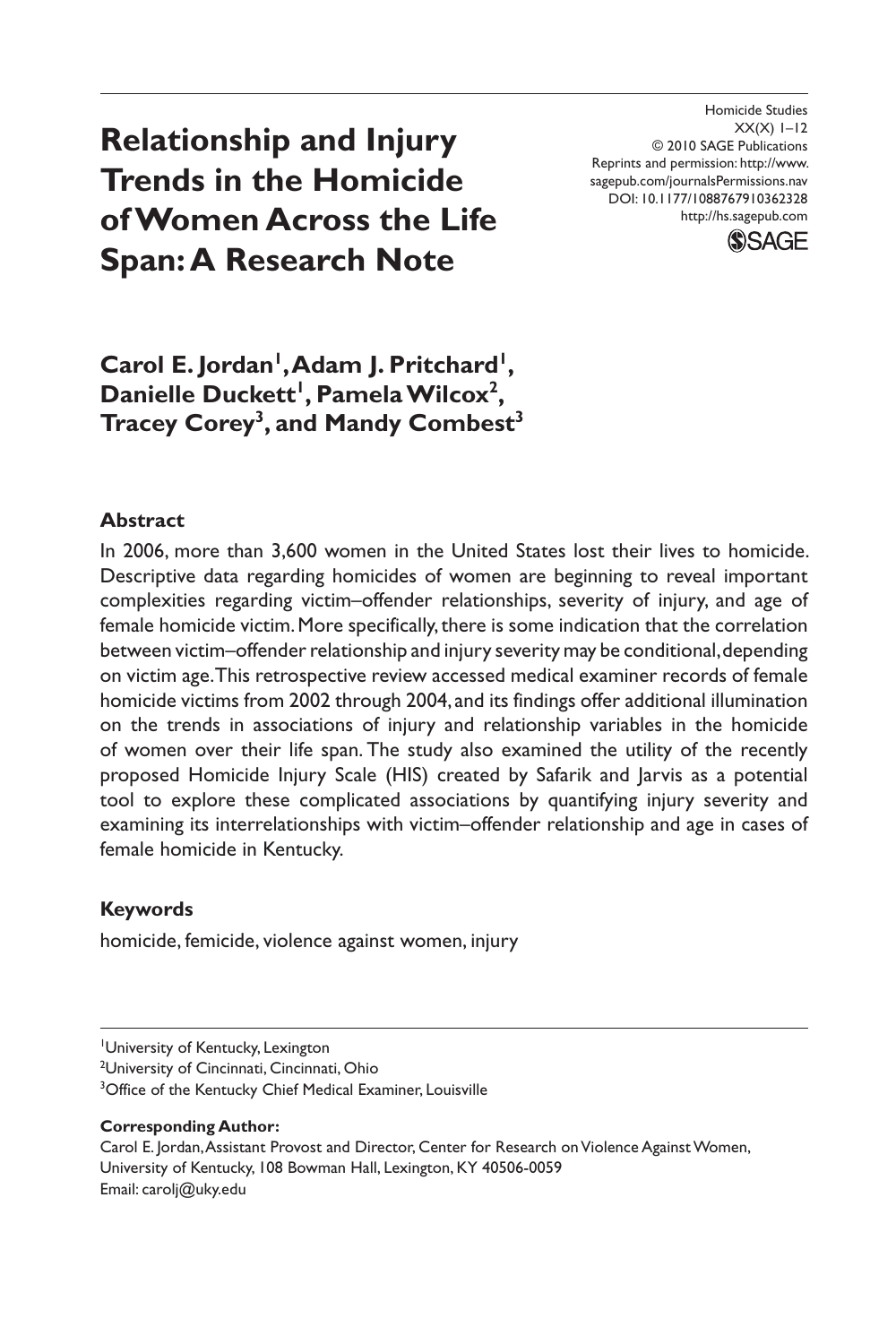Recent data indicate that in 2006, more than 3,600 women in the United States lost their lives to homicide (Snyder, Finnegan, & Kang, 2007). The National Violent Death Reporting System (NVDRS) analysis of homicide in 16 reporting states reports a homicide rate of 2.6 per 1,000 females in the United States (Karch, Lubell, Friday, Patel, & Williams, 2008). In seeking to understand homicides such as these, descriptive analyses have often highlighted such variables as the relationship of the victim to the offender, victim demographics, and manner of death (Nelson & Huff-Corzine, 1998).

## **Lethal and Nonlethal Assaults Against Women: Victim–Offender Relationship**

When one compares the homicide of women versus that of men, well-documented differences in offender to victim relationship across gender lines emerge. Studies find that women are far more likely to be killed by an intimate partner, whereas men are more likely to die at the hands of a stranger or unidentified assailant (Kellermann & Mercy, 1992; Koss et al., 1994; McGuire & Pastore, 1996; Mercy & Saltzman, 1989). In fact, among murder victims for every age group, females are much more likely than males to have been murdered by an intimate partner (Cooper & Eaves, 1996; Fox & Zawitz, 2007). This is not a new trend; between 1976 and 2005, intimate partner homicide has accounted for 30% of female victims but only 5% of male victims (Fox & Zawitz, 2007). Similarly, Bachman and Saltzman (1995) reported that nearly 30% of female homicide victims are killed by their husbands, former husbands, or boyfriends, whereas just above 3% of male homicide victims are known to have been killed by their wives, former wives, or girlfriends. In one specific state, Moracco, Runyan, and Butts (1998) found that more than half of the 586 women killed were murdered by current or former intimate partners. More recently, the NVDRS reported that of intimate partner homicide cases captured from the 16 reporting states, 65% of victims were female and 78.4% of offenders were male (Karch et al., 2008).

Studies of femicide find a tie between lethal and nonlethal forms of violence. Specifically, homicides by intimate partners are often preceded by a history of physical and other forms of violence and a recent separation or attempt to separate from the relationship by the victim (Arbuckle et al., 1996; Browne & Williams, 1993; Campbell, 1992; Campbell et al., 2003; Ellis & DeKeseredy, 1997; Moracco et al., 1998; Sev'er, 1997; Stark & Flitcraft, 1996; Wilson & Daly, 1993). Studies of homicidesuicide evidence similar patterns. In a study of 116 homicide-suicide events involving 119 female homicide victims in North Carolina, victim separation from the perpetrator was the most prevalent precursor to the deaths (41%), followed by a history of domestic abuse (29%; Morton, Runyan, Moracco, & Butts, 1998). In cases of nonlethal violence against women, studies find patterns of victim/offender relationship similar to those in homicide cases. Specifically, in the National Violence Against Women Survey (NVAWS), the majority of women above the age of 18 who reported victimization experiences said they were physically assaulted (72%), raped (62%), or stalked (60%) by an intimate partner (Tjaden & Thoennes, 2000).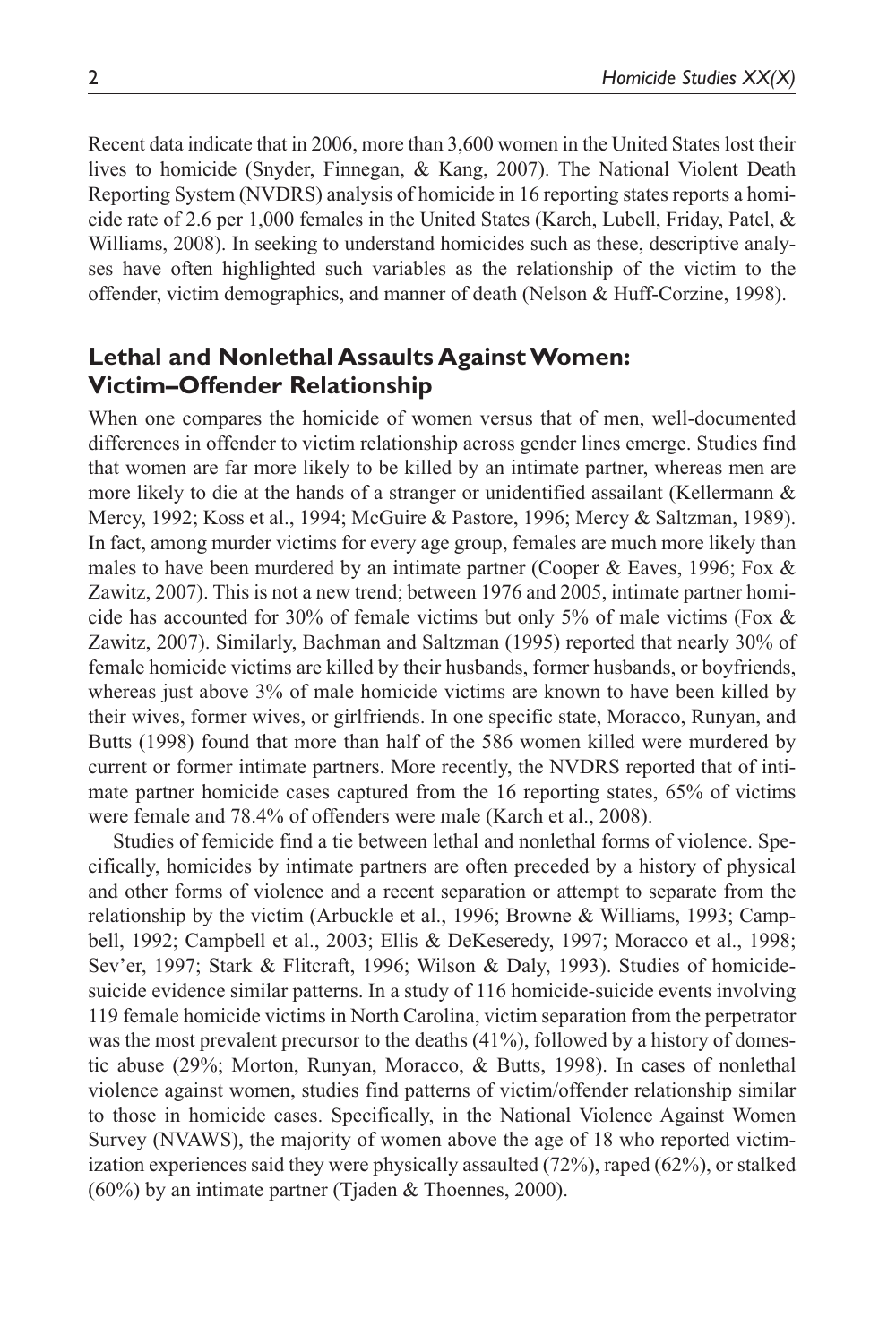| Count (row %) | $0$ to 5 | $6$ to $17$ | 18 to 24   | 25 to 49 | Above 50 <sup>a</sup> | Total       |
|---------------|----------|-------------|------------|----------|-----------------------|-------------|
| 2002          |          |             |            |          |                       |             |
| Male          | 33 I     | 664         | 3,663      | 6,195    | 1,367                 | 12,220      |
|               | (2.7%)   | (5.4%)      | $(30.0\%)$ | (50.7%)  | (11.2%)               | $(100.0\%)$ |
| Female        | 279      | 278         | 588        | 1,854    | 677                   | 3,676       |
|               | (7.6%)   | (7.6%)      | (16.0%)    | (50.4%)  | (18.4%)               | $(100.0\%)$ |
| 2003          |          |             |            |          |                       |             |
| Male          | 359      | 681         | 3,786      | 6,390    | 1,428                 | 12,614      |
|               | (2.8%)   | (5.4%)      | $(30.0\%)$ | (50.4%)  | (11.3%)               | $(100.0\%)$ |
| Female        | 283      | 207         | 629        | 1,802    | 692                   | 3,613       |
|               | (7.8%)   | (5.8%)      | (17.4%)    | (49.9%)  | (19.2%)               | $(100.0\%)$ |

**Table 1.** Known Ages of Homicide Victims by Gender, 2002 and 2003

Source: Puzzanchera and Kang (2008). **[AQ: 1]** 

a. Available FBI data do not distinguish an exclusive elderly category (65 and older).

Although, across assault type (lethal and nonlethal), the victim–offender relationship appears to consistently point to known or intimate offenders, as the age of the female victim increases, the victim–offender relationship dyad appears to change. Several studies of older victims suggest that violence against elderly women is often committed by strangers (Abrams, Leon, Tardiff, Marzuk, & Sutherland, 2007; Ahmed & Menzies, 2002; Kennedy & Silverman, 1990; Nelson & Huff-Corzine, 1998). These data suggest that age appears to potentially condition or moderate the victim–offender relationship pattern in cases involving assault or homicide of women.

#### **Lethal Assaults Against Women: Age of the Victim**

Across the life span for females, homicide rates are highest among infants less than 1 year of age (Karch et al., 2008). Among adult women, previous studies of homicide have found that women are overrepresented among the population of elderly victims. Though the FBI's Supplementary Homicide Reports (SHR) do not distinguish elderly Americans (65 years and older) as a separate age category, gender differences in the proportion of victims 50 years and older are still striking in these data. While about half of all homicide victims reflected in FBI data, regardless of gender, are between 25 and 49 years of age, nearly three times as many young men (18 to 24 years of age) as older men (above 50 years of age) are victims of homicide (see Table 1). However, the proportion of older women (aged 50 or older) experiencing homicide is about the same as for young women (18 to 24 years old; Snyder et al., 2007). In other words, while young men experience homicide at rates nearly twice that of young women, this relationship becomes inverse among older Americans. For 2003, for example, the proportion of male homicide victims above the age of 50 was 11.3%, whereas the proportion of female victims above 50 years old was 19.2% (Table 1).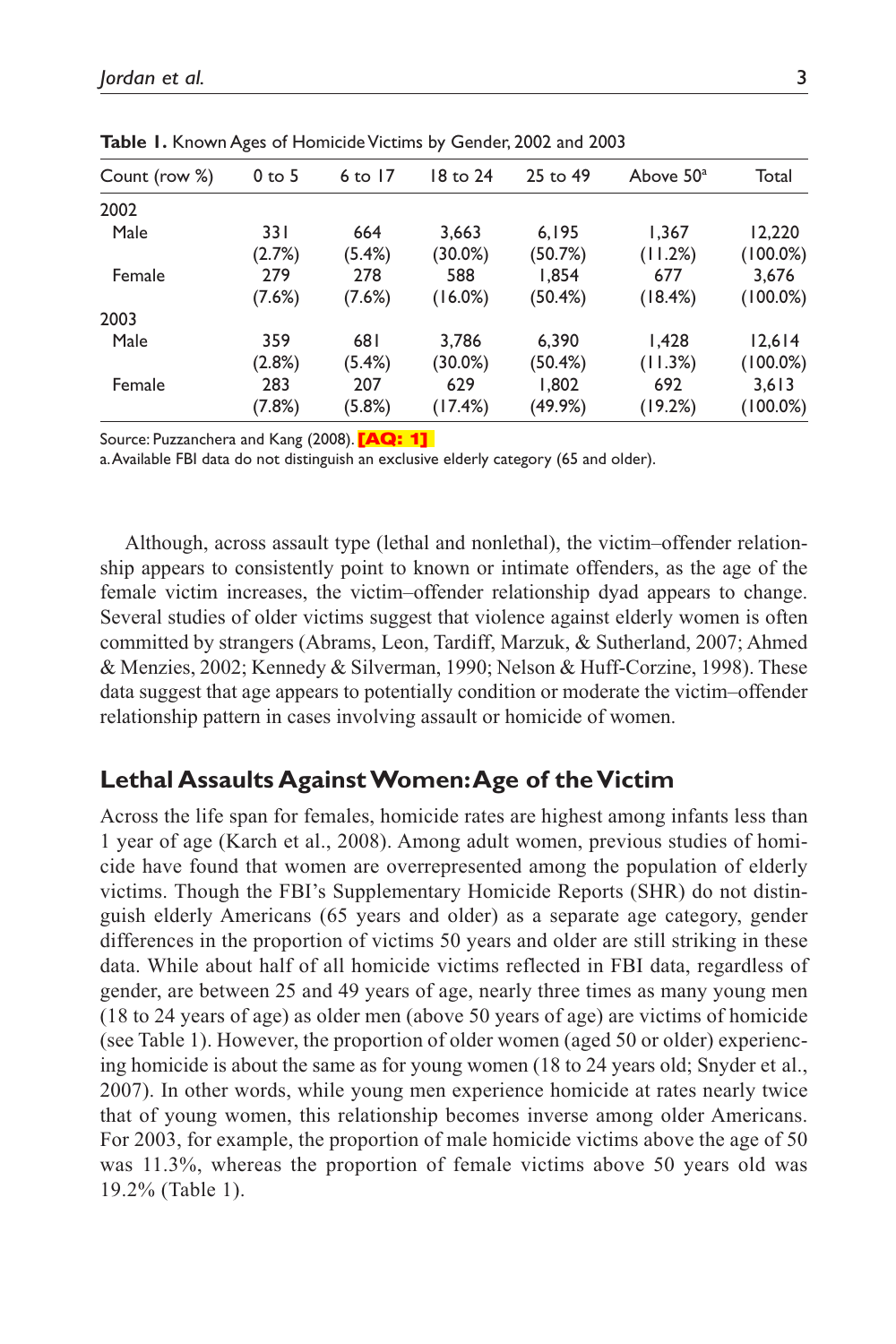Giving further evidence of the overrepresentation of women among elderly homicide victims, Abrams et al. (2007) examined 11,850 homicide cases in New York City from 1990 to 1998 and found that women comprised 42.8% of elderly homicides but only 13.7% of homicides for victims under the age of 65. Though the researchers noted that women are demographically overrepresented among the elderly, nevertheless gender-specific homicide rates "suggested that risk factors or vulnerabilities other than demographics alone underlay the increased presences of women" among victims (Abrams et al., 2007, p.1668). In a similar study of 49 elderly homicide cases from 1996 to 2005, 51% involved a female victim (Koehler, Shakir, Omalu, & Wecht, 2006). At least two other longitudinal studies from individual medical examiner offices place the proportion of elderly female victims around  $40\%$  (Falzon & Davis, 1998; Shields, Hunsaker, & Hunsaker, 2004).

## **Lethal and Nonlethal Assaults Against Women: Manner of Death and Type of Injury**

The types of injury sustained by victims in lethal and nonlethal assaults have been compared by victim gender and age and by offender type. In nonlethal assaults, studies suggest a link between victim–offender relationship and level of injury (Craven, 1997). In the NVAWS, for example, if the assault was committed by an intimate partner, the victim tended to sustain greater physical injury than if a stranger were the perpetrator (Tjaden & Thoennes, 2000).

In cases of homicide, for both men and women, firearms are the most common method used to commit the act, but strangulation/suffocation/asphyxiation is nearly seven times more common among female homicide victims (Karch et al., 2008). Drowning and intentional neglect are also more common methods of homicide in women (Karch et al., 2008).

Among elderly homicide victims, Kennedy and Silverman (1990) employed an integrated lifestyle-routine activities approach in an analysis of elderly homicide victims and found that they died more often as a result of a beating at the hands of a stranger offender whose primary motive was burglary or robbery. Koehler and colleagues (2006) recorded specific mechanisms of homicide and injury locations and found that 5 out of 25 female, elder homicides involved combination injury patterns or similar injuries distributed across multiple body areas (Koehler et al., 2006). These injuries would qualify as overkill as defined in that study, translating to roughly 20% of homicides involving elderly women in the study sample. In general, elderly victims were more likely to experience multiple physical traumas than their younger counterparts. Abrams et al. (2007) found that "beating" was five times more likely to be the cause of death among victims older than 65 than those younger. Likewise, Ahmed and Menzies (2002) found that 35.7% of elderly victims compared to just 23.7% of nonelderly victims suffered death by beating or blunt object trauma. These data again suggest that the variables of age and victim–offender relationship moderate rate of homicide and the injury sustained during the violent act, although the specific relationship between those variables is not yet clear.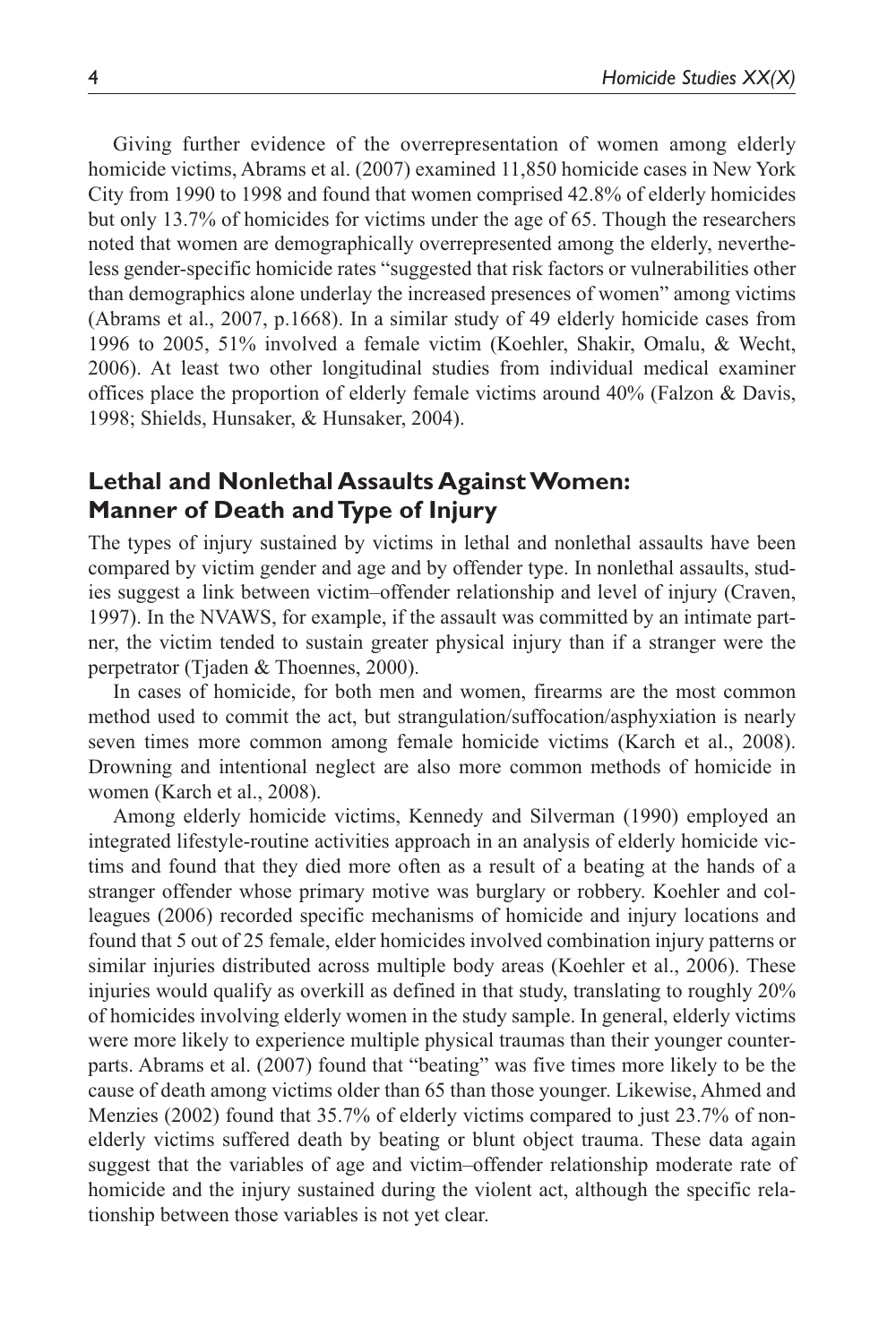## **Empirical Limitations in Documenting Injury Type Among Female Homicide Victims**

Studies on the homicide of women, and in fact on homicide generally, often use the FBI's annual Uniform Crime Reports (UCR) or other similar data that contain limited information on injury patterns or offender details. Fewer studies comprehensively analyze medical examiner records, investigative and crime scene data contained in police reports, and offender-specific data contained in court or corrections records as acquiring and compiling such data sets is often a prohibitively expensive, lengthy, and labor-intensive process. The recently developed Homicide Injury Scale (HIS) created by Safarik and Jarvis (2005)  $[AQ: 2]$ , however, did compile the more extensive database and also provided a useful empirical measure of injury severity. The HIS is a homicide-specific supplement to previous techniques of quantifying injury severity among trauma patients, most notably the Injury Severity Score (ISS), which has long been used to assess injury severity across a variety of traumatic situations (Baker, O'Neill, Haddon, & Long, 1974; Osler, Baker, & Long, 1997). Specifically, the HIS complements the ISS by allowing the researchers to code traumatic injuries not only as fatal but also to distinguish between a single fatal injury, multiple fatal injuries, and excessive, termed *overkill*, injuries. In their original study, Safarik and Jarvis examined a comprehensive data set made up of records from 128 elderly homicide cases from 30 states compiled by a special FBI project. The data set for the study was an unusually comprehensive compilation of legal and medical case information. While the HIS provided an important, more sensitive measure of injury severity, no investigation of the fuller descriptive potential of the HIS on a broader of homicide cases has yet been undertaken.

### **The Present Study**

Although current studies provide data on victim–offender relationship and injury severity in both lethal and nonlethal assault of women, a more detailed analysis of how these variables may relate to one another and change over time is lacking. Specifically, a wealth of data evidences the frequency of intimates among perpetrators of violence against women, but a closer look at the experience of older women reveals a higher percentage of stranger offenders. Although aggregate national data show that intimate partner violence against women tends to be more injurious than stranger violence against women, closer analysis of homicide among older women offers contradictory findings. These differences in the experience of adult women generally and older women specifically and an understanding of how these differences may relate to one another is not yet fully understood. An understanding of homicide patterns among women is also limited by inadequate application of more sensitive measures of injury severity.

The purpose of this study is to address a major gap in the literature on factors that combine to describe assault and homicide of women by analyzing medical examiner records from a sample of 149 female homicide cases. Specifically, study aims are to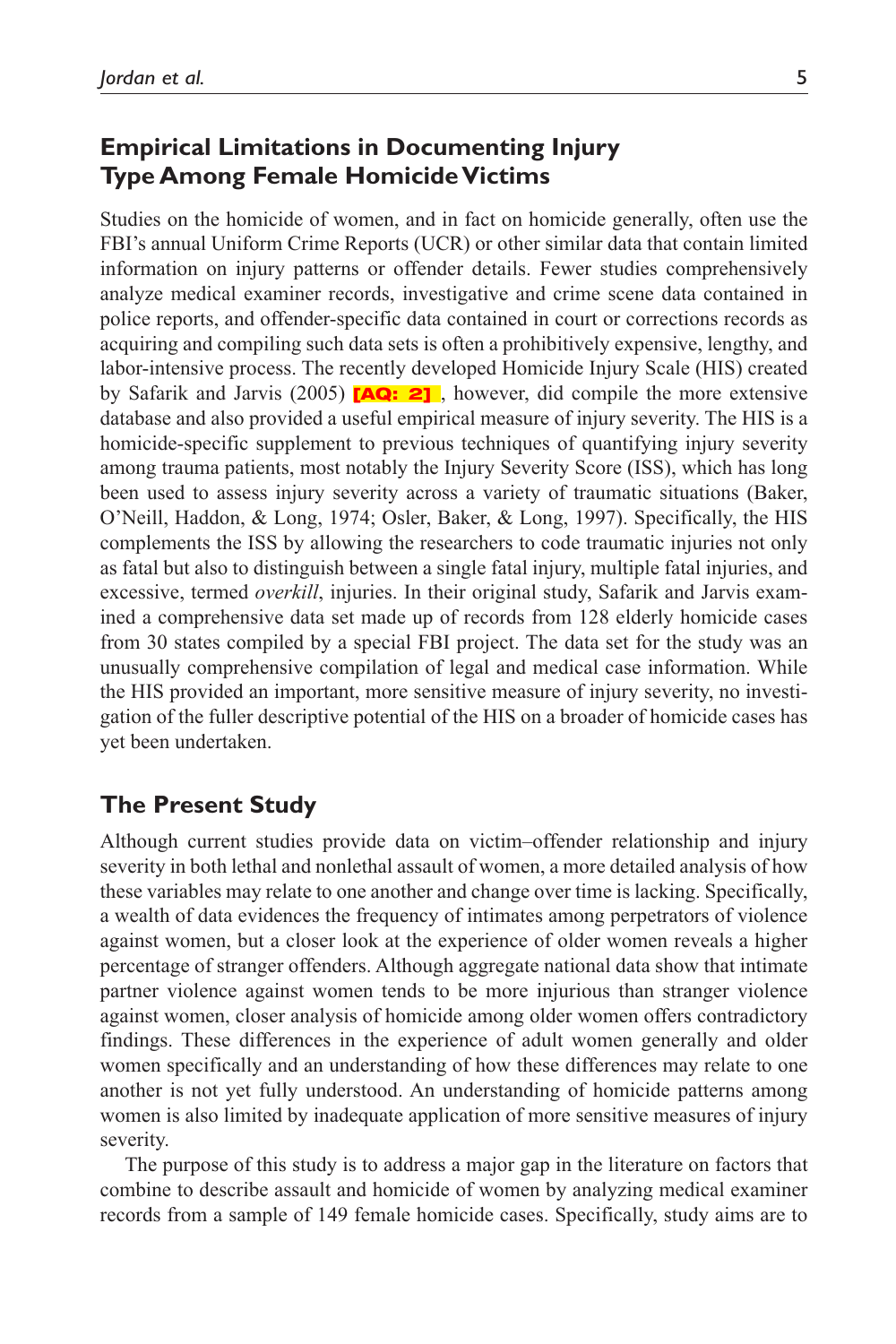(a) explore how key characteristics of female homicide, specifically including victim– offender relationship and injury severity, vary with age of victims and (b) examine the utility of the HIS across several dimensions not examined in the initial application by Safarik and Jarvis (2005), thereby providing an empirical test of the potential for incorporating the HIS score into a wider range of homicide-related studies and better illuminating the specific associations of certain variables in the assault and homicide of women.

## **Method**

Through a retrospective review of the database of the records at four Kentucky Medical Examiner Offices, this study identified 149 homicides of female victims occurring during the years 2002-2004. The sample consists of all female homicide victims during these years at least 13 years old at the time of death. Victims younger than 13, those likely to be victims of child abuse, were excluded from the study along with one case in which the victim's exact age was unknown. The resulting sample of 148 female victims had an age range of 15 to 85 years. The mean age for all victims was 38.85 years (median = 37 years old). Compared to population estimates of females by race in the state of Kentucky from the 2000 Census (White  $= 90.2\%$ , African American  $=$ 7.4%), there were significantly fewer Whites (84.1% of victims) and significantly more African Americans (13.8% of victims) represented among female homicide victims. There was only one Hispanic victim; however, this was statistically consistent with the 2000 proportion of Hispanics in the state of Kentucky (1.5%). There were 13 elderly female victims (above the age of 65 years) comprising 8.8% of the sample but only 7.4% of the state population according to the 2000 Census. Two of the 148 female victims of homicide were pregnant at the time of death. For 85 cases (57%), information about the nature of the relationship between the victim and offender was available in medical examiner records (See Table 2).

Injury data for the present study were extracted by study investigators directly from state medical examiner records. A research team traveled to the four regional medical examiner offices in the state and reviewed final autopsy reports from case records, usually with medical examiners present to answer questions. Most data for this study were taken directly from the final autopsy report that contained information about age, race, toxicology, injuries, a final determination of manner of death (natural, injury, homicide, suicide), and cause of death. To code data for multiple or single cause of death on the HIS, the cause of death and contributing injuries as explicitly stated by the medical examiner was used. This follows from the development of the HIS by Safarik and Jarvis (2005) "to capture the number of causes of death and related injury severity as identified by the medical examiner" (p. 190). Other injuries used to make finer gradations along the HIS scale were taken directly from the final autopsy report's detailed bodily descriptions.

Based on the ISS (Baker et al., 1974) designation of body regions, the injuries described in the autopsy reports were coded according to the following five regions: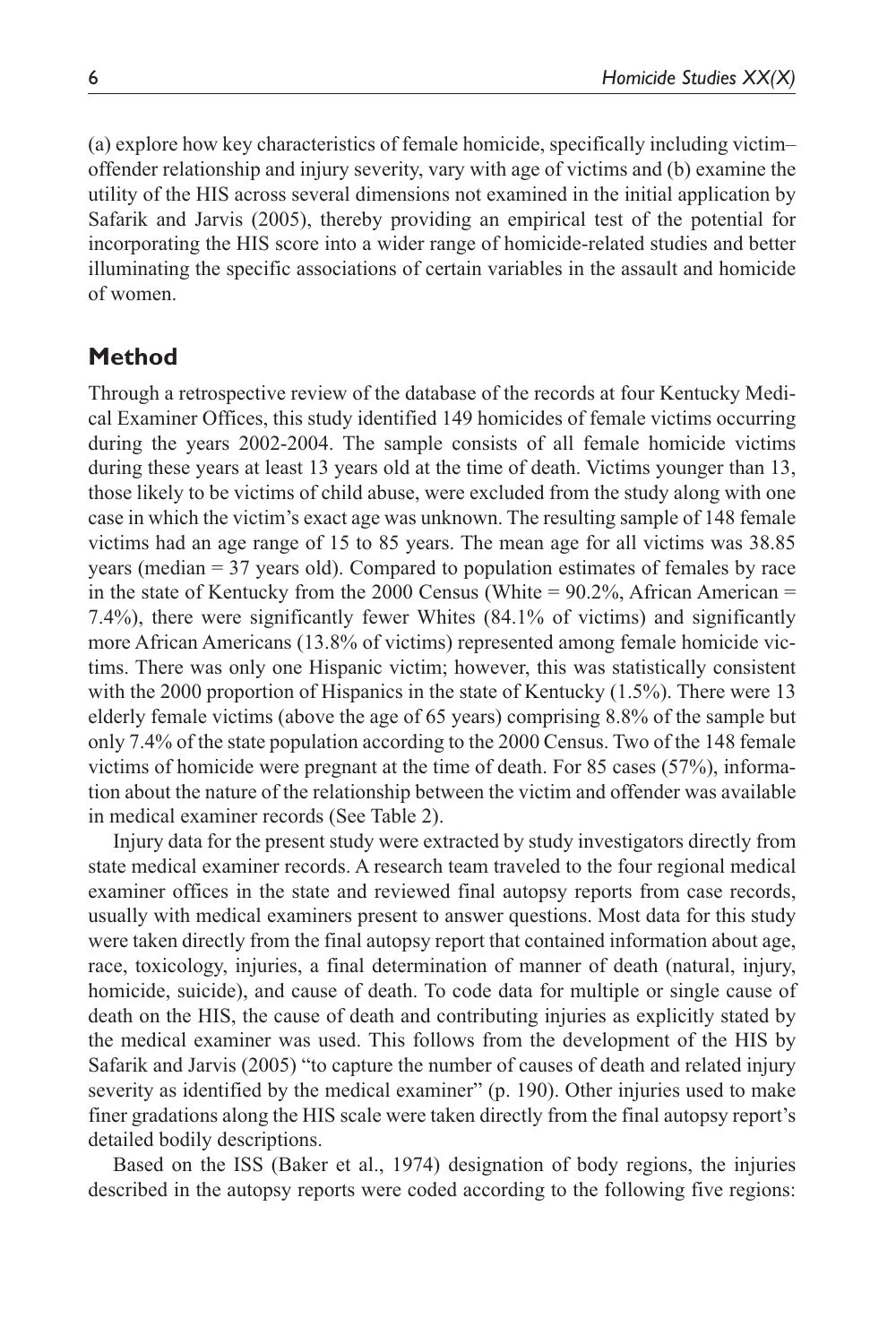| Number of victims (% of total) |                     | $13 - 65$    | 65 and older <sup>a</sup> |
|--------------------------------|---------------------|--------------|---------------------------|
| Known offender                 | Intimate partner    | 36 (26.7%)   | 4(30.8%)                  |
|                                | Ex-intimate partner | 16(11.9%)    | $0(0.0\%)$                |
|                                | Family member       | 11(8.1%)     | 3(23.1%)                  |
|                                | Acquaintance        | 5(3.7%)      | (7.7%)                    |
| Unknown offender               | Stranger            | 6(4.4%)      | 2(15.4%)                  |
|                                | Missing/unknown     | 61(45.2%)    | 3(23.1%)                  |
| Total                          |                     | 135 (100.0%) | 13(100.1%)                |

| Table 2. Relationship Between Victim and Offender by Age Category |  |  |  |
|-------------------------------------------------------------------|--|--|--|
|-------------------------------------------------------------------|--|--|--|

a. Total percentages add up to more than 100% due to rounding.

#### **Table 3.** The Homicide Injury Scale (HIS)

- 1 Single cause of death only: internal injuries only with no visible related external injuries (e.g., smothering, strangulation, ruptured organs resulting from blunt force trauma)
- 2 Single cause of death only: internal injuries only with minor related external injuries (e.g., smothering with related abrasions and/or contusions of mouth and face, strangled with related abrasions or ligature marks)
- 3 Single cause of death only: related external moderate to serious injuries not identified as either excessive or overkill
- 4 Two or more causes of death: related internal and/or external injuries not identified as either excessive or overkill
- 5 Single cause of death only: related external injuries identified as either excessive or overkill
- 6 Two or more causes of death: related internal and/or external injuries in at least one of the causes of death identified as either excessive or overkill

Source: Safarik and Jarvis (2005). [AQ: 3]

(a) head, neck, and face; (b) front torso or chest; (c) abdomen or front lower torso; (d) back torso; and (e) extremities.

To define injuries as excessive or "overkill," the following definitions were used: If the victims sustained multiple injuries within one or more causes of death (i.e., multiple gunshot wounds) or if multiple wounds of the same type were distributed over two or more body regions and considered causes of death in each (based on Salfati, 2003), then the injuries were considered overkill. Together, the medical examiner's determination of cause(s) of death and related injuries classified by this definition of overkill were used to assign cases a HIS score (see Table 3).

During data collection, every effort was made to record additional data about the crimes from case notes within these files, including the relationship between victim and offender, the victim's marital status, the number of children a victim had, and whether the victim or offender showed a previous record of domestic violence. However, the medical examiner reports were often finished proximal to the homicide but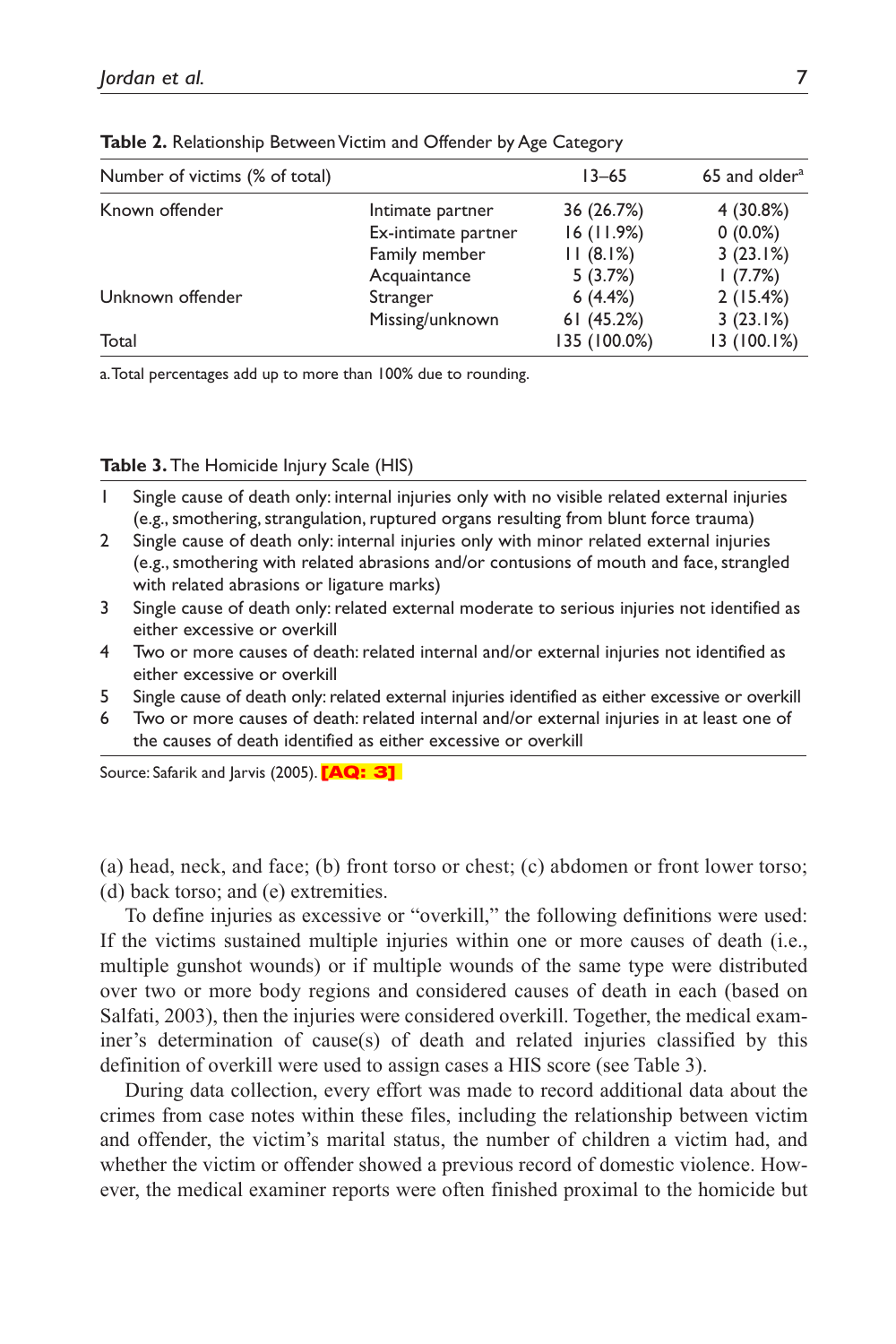before the police case was closed. As a result, only cases where an offender was known when the body was discovered or cases where the medical examiner had testified in a trial had information about relationship status and related details (85 cases). In all but one case, the victim's identity was known and therefore the age of the victim at the time of death was recorded from the medical examiner's final autopsy report.

#### **Results**

Consistent with the findings of Safarik and Jarvis (2005), the HIS revealed a statistically significant relationship between severity of injuries and age of the victim. Specifically, the mean for elderly victims was 5.00, whereas women younger than 65 years had a mean score of 4.13 on the HIS  $(t=1.987, p=.049)$ . If rounded to the nearest interpretable scale value, this distinction reveals that the average elderly female victim displayed injuries indicating excessive brutalization, whereas the average younger victim did not display injuries that met the definition of overkill. With respect to specific patterns of injury, elderly victims were significantly more likely to have suffered multiple stab wounds than younger homicide victims  $(t = 2.270$ ,  $p = .026$ ). Only 20% of nonelderly female victims suffered multiple stab wounds, compared to 57.1% of elderly victims.

Data supplemental to the final autopsy report was only available in 57% of the cases  $(n = 85)$ . Data supplemental to the coroner/medical examiner file was only available in 57% of the cases ( $n = 85$ ). However, in 67% of these cases, the homicide was perpetrated by an intimate or former intimate partner. This translates to at least 38.3% of all female homicides in Kentucky during the study period being related to intimate partner violence, although exact figures cannot be derived from the present data. According to the FBI's UCR over the same time period, on average 32.5% of female victims nationwide were killed by intimate partners in cases where the offender had been identified (FBI, 2003, 2004, 2005). The study also found that for elderly victims, there was a significant, moderate, negative correlation with being victimized by an intimate or ex-intimate when the offender was known  $(r = -.385)$ ,  $p = .000$ ). In fact, among cases with known offenders, only 10% of elderly female victims were killed by an intimate partner, compared to 68.4% of nonelderly female victims ( $t = 3.825$ ,  $p = .000$ ).

#### **Discussion**

This small study offers additional illumination on the trends in associations of injury and relationship variables in the homicide of women over their life span. It gives further evidence that these variables change over time as situational contexts of violence against older women appears to differ greatly from the victimization experiences of younger women. Not only has research shown that women make up a higher proportion of elderly victims but also that other characteristics of the attack differ as well. Research in the general population of women has shown that the most common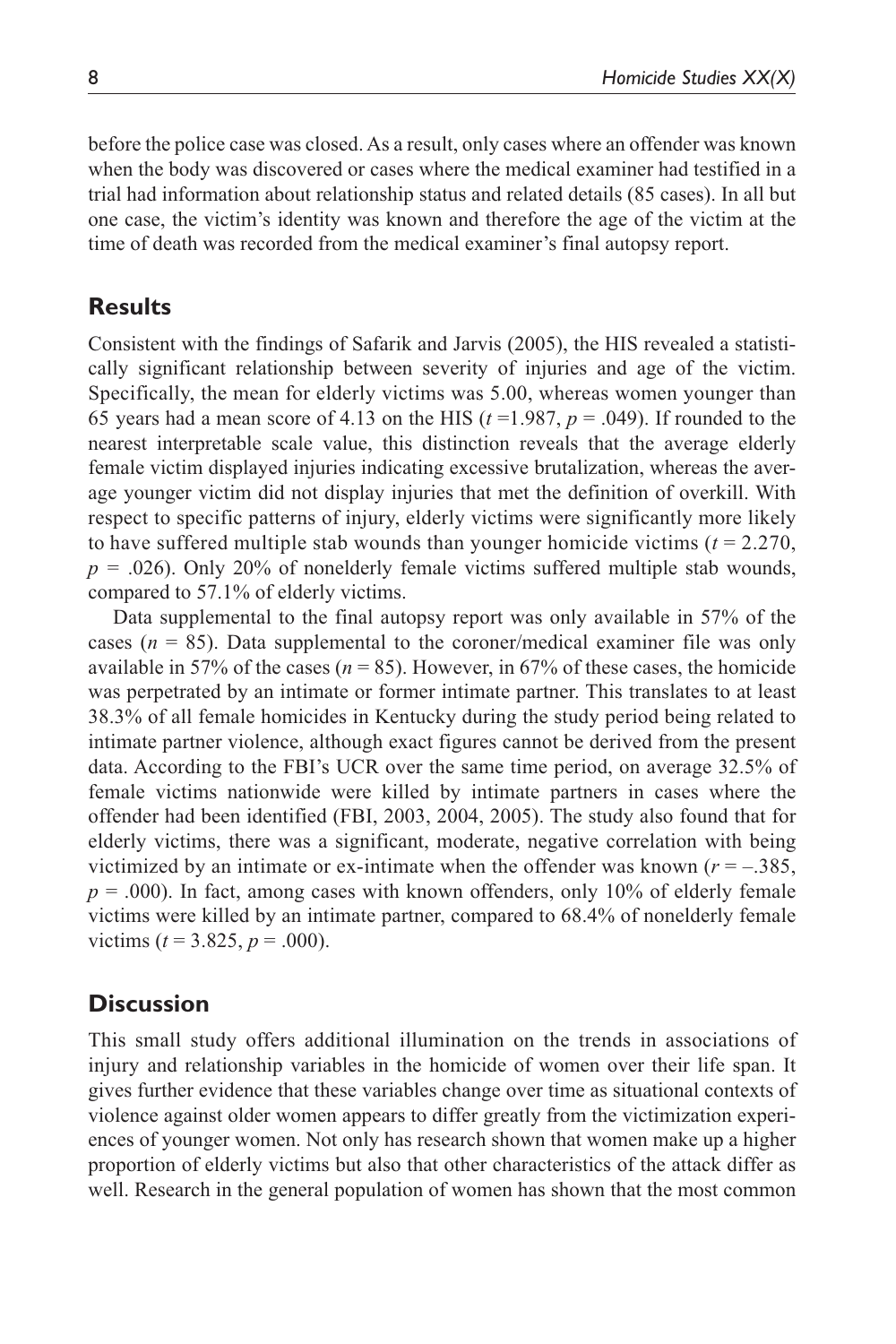offender of homicide against women is a known or intimate offender (Bachman & Saltzman, 1995; Cooper & Eaves, 1996; Greenfield et al., 1998); however, data from this study finds that elderly women were much less likely to have been victimized by an intimate partner than their younger counterparts. The present study also appears to support the hypothesis that individuals who victimize elderly women are more likely to use excessive violence than those perpetrating homicides against younger women. This stands in contrast to research on nonlethal assaults of women that show an association between intimacy of the offender and more severe injury (Tjaden & Thoennes, 2000).

The present research, by incorporating the HIS into a sample of both elderly and nonelderly female victims, demonstrates the utility of the HIS in addressing a key issue with respect to understanding the differential risks faced by elderly women. Bivariate correlation using the HIS reveals a significant relationship between elderly, female victims and the severity of injuries sustained in a fatal attack. This ability to quantify injuries through the HIS contributes significantly to discussions of whether elderly victims experience greater injury as a result of the more serious attacks or simply as a consequence of greater physical frailty than younger victims. Defining overkill as the infliction of multiple wounds to one body area or multiple wounds across many body areas allows researchers to code injury severity based on the brutality of the attacker rather than the extent of damage to the victim. Based on the present study, including this measure of overkill suggests that perpetrators of homicide against elderly victims execute more brutal attacks than those who murder the nonelderly and that the age of the victim is not the only factor in determining injury severity.

By examining the victimization experiences of women in different age groups, researchers can build a more complete understanding of how violence against women changes over the life course. This small study finds that the HIS does indeed have some potential for quantitatively distinguishing between experiences of elderly and nonelderly women in the experience of homicide victimization. The study's generalizability is limited by a relatively small sample size and by its reliance on secondary data analysis from only one type of agency (i.e., medical examiner records). Future research is needed to incorporate this simple measure into broader homicide studies, testing whether age-based differences can be found in injury patterns among men of different age groups or across genders. In addition, larger samples may be able to address questions of injury severity relevant to victim–offender relationship, geographic location, culture, or other demographic variables useful to scholars and policy makers.

The ability to quantify differences in patterns of homicide and homicide-related injuries can be an important means of improving the field's understanding of the circumstances by which women are killed and how those patterns change over time. In addition to growing a scholarly understanding of homicide patterns, information on offender type and the type and severity of injury offenders are likely to inflict can be essential tools for criminal justice professionals who investigate the assault and homicide of women. Advocates and health/mental health care professionals may also be positioned to design intervention programs more uniquely tailored to the experiences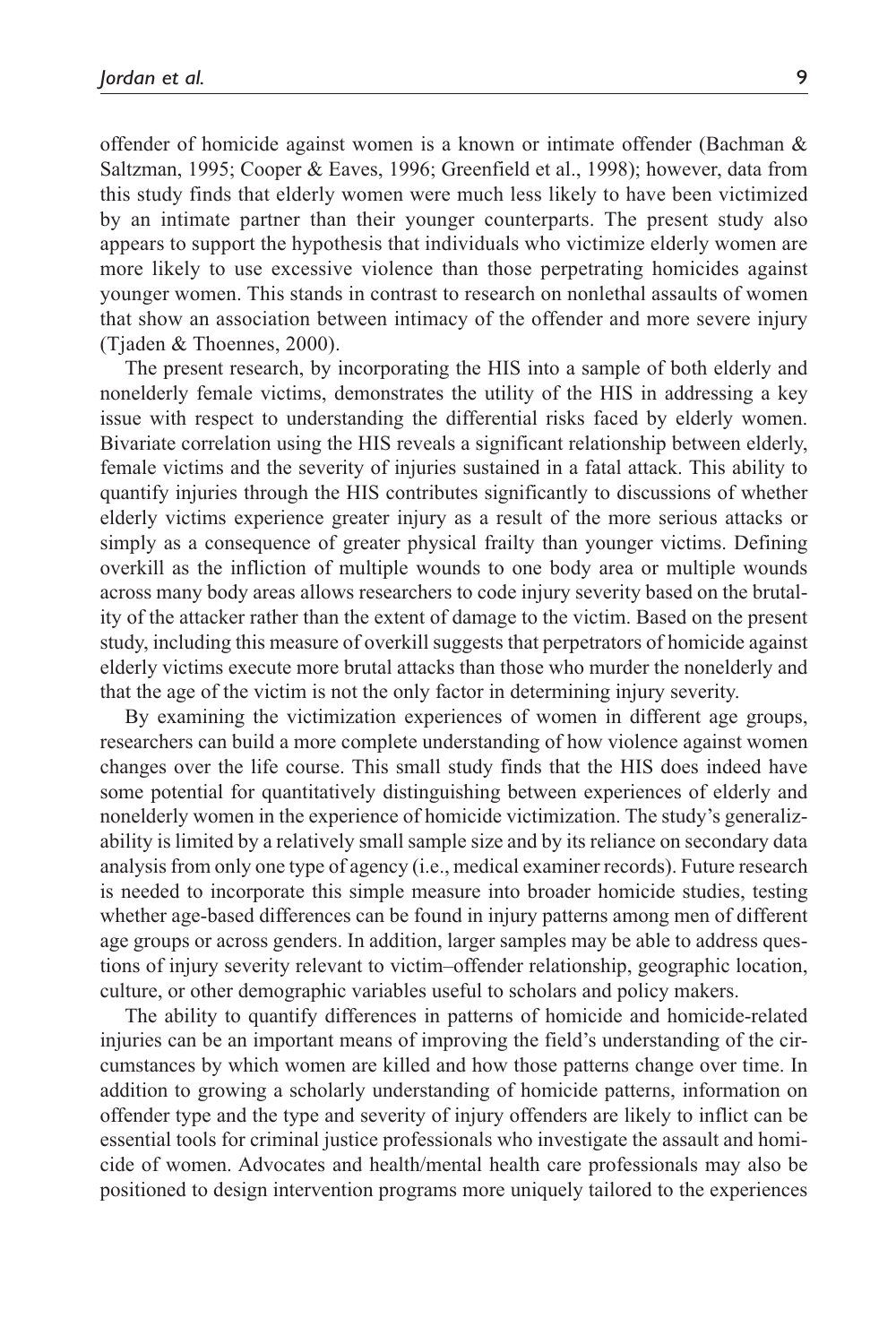of women across the age spectrum. Maybe most important of all, these findings are important for prevention experts to inform programs more effectively attending to the unique risks of younger and older women with an eye toward ending violence against women across the age spectrum.

#### **Declaration of Conflicting Interests**

The author(s) declared no potential conflicts of interest with respect to the authorship and/or publication of this article.  $\begin{bmatrix} A\end{bmatrix}$ 

#### **Financial Disclosure/Funding**

The author(s) received no financial support for the research and/or authorship of this article. [AQ: 5]

#### **References**

- Abrams, R. C., Leon, A. C., Tardiff, K., Marzuk, P. M., & Sutherland, K. (2007). "Gray murder": Characteristics of elderly compared with nonelderly homicide victims in New York City. *American Journal of Public Health, 97*, 1666-1670.
- Ahmed, A. G., & Menzies, R. (2002). Homicide in the Canadian prairies: Elderly and nonelderly killings. *Canadian Journal of Psychiatry, 47*, 875-880.
- Arbuckle, J., Olson, L., Howard, M., Brillman, J., Anctil, C., & Sklar, D. (1996). Safe at home: Domestic violence and other homicides among women in New Mexico. *Annals of Emergency Medicine, 27*, 210-215.
- Bachman, R., & Saltzman, L. (1995). Violence against women: Estimates from the redesigned survey (NCJ 154348). Washington, DC: Bureau of Justice Statistics, U.S. Department of Justice.
- Baker, S. P., O'Neill, B., Haddon, W., & Long, W. B. (1974). The injury severity score: A method for describing patients with multiple injuries and evaluating emergency care. *Journal of Trauma, 14*, 187-196.
- Browne, A., & Williams, K. (1993). Gender, intimacy and lethal violence: Trends from 1967 through 1987. *Gender & Society, 7*, 78-98.
- Campbell, J. C. (1992) "If I can't have you, no one can": Power and control in homicide of female partners. In J. Radford & D. E. H. Russell (Eds.), *Femicide: The politics of woman killing* (pp. 99-113). New York: Twayne.
- Campbell, J. D., Webster, D., Koziol-McLain, J., Block, C., Campbell, D., Curry, M. A., et al. (2003). Risk factors for femicide in abusive relationships: Results from a multisite case control study. *American Journal of Public Health, 93*, 1089-1097.
- Cooper, M., & Eaves, D. (1996). Suicide following homicide in the family. *Violence and Victims, 11*, 99-112.
- Craven, D. (1997). *Sex differences in violent victimization, 1994. Bureau of Justice Statistics Special Report* (NCJ 164508). Washington, DC: Office of Justice Programs, U.S. Department of Justice.
- Ellis, D., & DeKeseredy, W. S. (1997). Rethinking estrangement, interventions, and intimate femicide*. Violence Against Women, 3*, 590-609.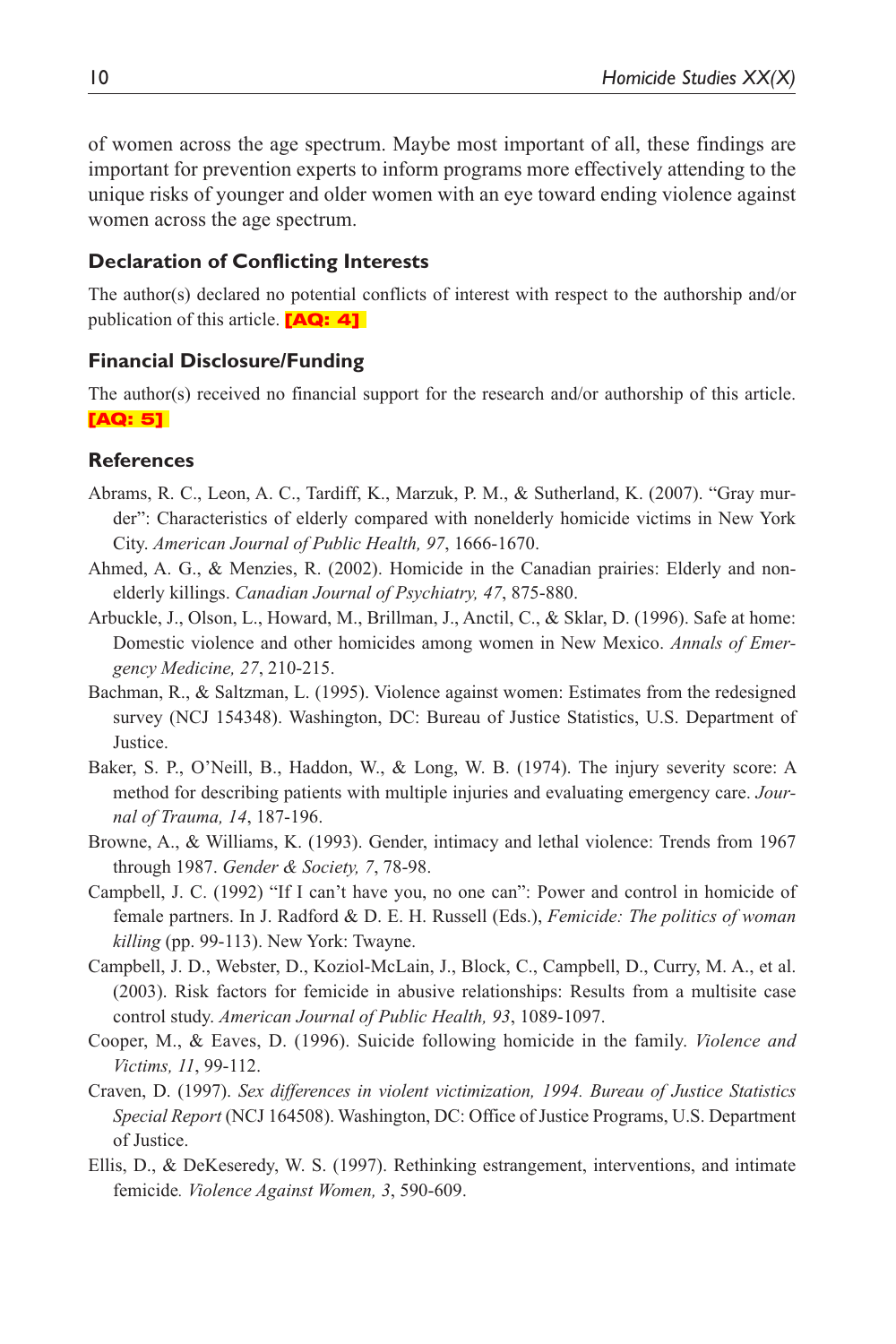- Falzon, A. L., & Davis, G. G. (1998). A 15-year retrospective review of homicides in the elderly. *Journal of Forensic Sciences, 43*, 371-374.
- Federal Bureau of Investigation. (2003). *Crime in the United States: 2004 Uniform Crime Reports*. Retrieved June 3, 2008, from http://www.fbi.gov/ucr/cius\_04/offenses\_reported/ violent\_crime/murder.html
- Federal Bureau of Investigation. (2004). *Crime in the United States: 2004 Uniform Crime Reports*. Retrieved June 3, 2008, from http://www.fbi.gov/ucr/cius\_04/offenses\_reported/ violent\_crime/murder.html
- Federal Bureau of Investigation. (2005). *Crime in the United States: 2004 Uniform Crime Reports*. Retrieved June 3, 2008, from http://www.fbi.gov/ucr/cius\_04/offenses\_reported/ violent crime/murder.html  $[AQ: 6]$
- Fox, J. A., & Zawitz, M. W. (2007). *Homicide trends in the U.S*. Retrieved June 3, 2008, from http://www.ojp.usdoj.gov/bjs/pub/pdf/htius.pdf
- Greenfield, L. A., Rand, M. R., Craven, D., Flaus, P. A., Perkins, C. A., Ringel, C., et al. (1998). Violence by intimates: Analysis of data on crimes by current or former spouses, boyfriends, and girlfriends (NCJ 167237). Washington, DC: Department of Justice, Bureau of Justice Statistics.
- Karch, D. L., Lubell, K. M., Friday, J., Patel, N., & Williams, D. (2008). Surveillance for violence deaths: National violent death reporting system, 16 states, 2005. *Morbidity and Mortality Weekly Report.* Retrieved June 3, 2008, from http://www.cdc.gov/mmwr/preview/ mmwrhtml/ss5703a1.htm
- Kellermann, A. L., & Mercy, J. A. (1992). Men, women and murder: Gender-specific differences in rates of fatal violence and victimization. *Journal of Trauma, 33*, 1-5.
- Kennedy, L. W., & Silverman, R. A. (1990). The elderly victim of homicide: An application of the routine activities approach. *Sociological Quarterly, 31*, 307-319.
- Koehler, S. A., Shakir, A. M., Omalu, B. I., & Wecht, C. H. (2006). Cause of death among elder homicide victims: A 10-year medical examiner review. *Journal of Forensic Nursing, 2*, 199-202.
- Koss, M. P., Goodman, L. A., Browne, A., Fitzgerald, L. F., Keita, G. P., & Russo, N. F. (1994). *Male violence against women at home, at work, and in the community.* Washington, DC: American Psychological Association.
- McGuire, K., & Pastore, A. L. (Eds.). (1996). Sourcebook of criminal justice statistics 1995 (NCJ 176356). Washington, DC: Bureau of Justice Statistics, U.S. Department of Justice.
- Mercy, J. A., & Saltzman, L. E. (1989). Fatal violence among spouses in the United States, 1976-1985. *American Journal of Public Health, 79*, 595-599.
- Moracco, K., Runyan, W., & Butts, J. D. (1998). Femicide in North Carolina, 1991-1993: A statewide study of patterns and precursors. *Homicide Studies, 2*, 422-446.
- Morton, E., Runyan, W., Moracco, K., & Butts, J. D. (1998). Partner homicide-suicide involving female homicide victims: A population based study in North Carolina, 1988-1992. *Violence and Victims, 13*, 91-106.
- Nelson, C., & Huff-Corzine, L. (1998). Strangers in the night: An application of the lifestyleroutine activities approach to elderly homicide victimization. *Homicide Studies, 2*, 130-159.
- Osler, T., Baker, S. P., & Long, W. (1997). A modification of the Injury Severity Score that both improves accuracy and simplifies scoring. *Journal of Trauma-Injury Infection and Critical Care, 43*, 922-926.